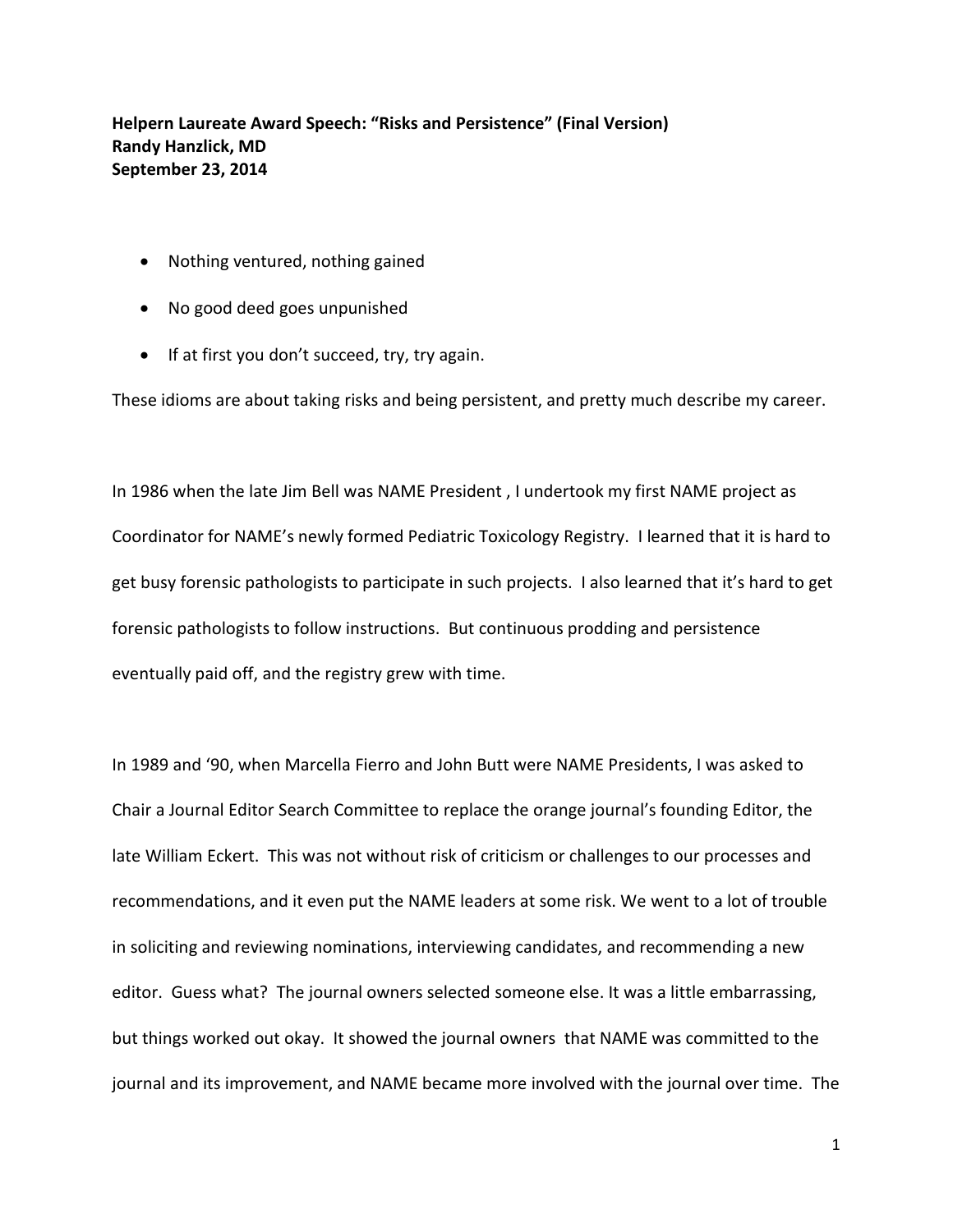Journal Subcommittee also considered alternatives to the journal—without success— and continued to do so long after I left the committee—for more than twenty years. Finally, in 2010, NAME selected Academic Forensic Pathology as its official journal. It was a persistent effort, and it was a risk for NAME, but worthwhile as I see it.

Also in 1989, I was involved in a major re-write of the Georgia Death Investigation Act and related laws. The GBI felt its control of death investigation was being challenged. The coroners saw the changes as an initial step in eliminating the elected coroner system. The provision for a State Medical Examiner Commission and State Medical Examiner was viewed as a threat by some. But these changes were the basis for much improvement. Georgia went from nonphysicians doing autopsies and having less than a handful of forensic pathologists in the state to now having more than 20 forensic pathologists and no non-physicians doing autopsies. Risks were taken by being novel and progressive, and there were some failures, but the overall outcome has been very positive.

In 1991, I took a job as Director of Autopsy Pathology at Grady Hospital that also included work with Gib Parrish and others with the CDC's Medical Examiner/Coroner Information Sharing Program. It was a gamble but a positive move because I became involved with the CAP Autopsy Committee and broad issues regarding the autopsy, public health, and death investigation. It was during this time that I set up NAME's first website, the NAME News newsletter, and NAME-L in 1994. Talk about risks! For years now, I have been blasted by many on NAME-L. Vince DiMaio even suggested on NAME-L that all of us involved with SWGMDI standards resign or be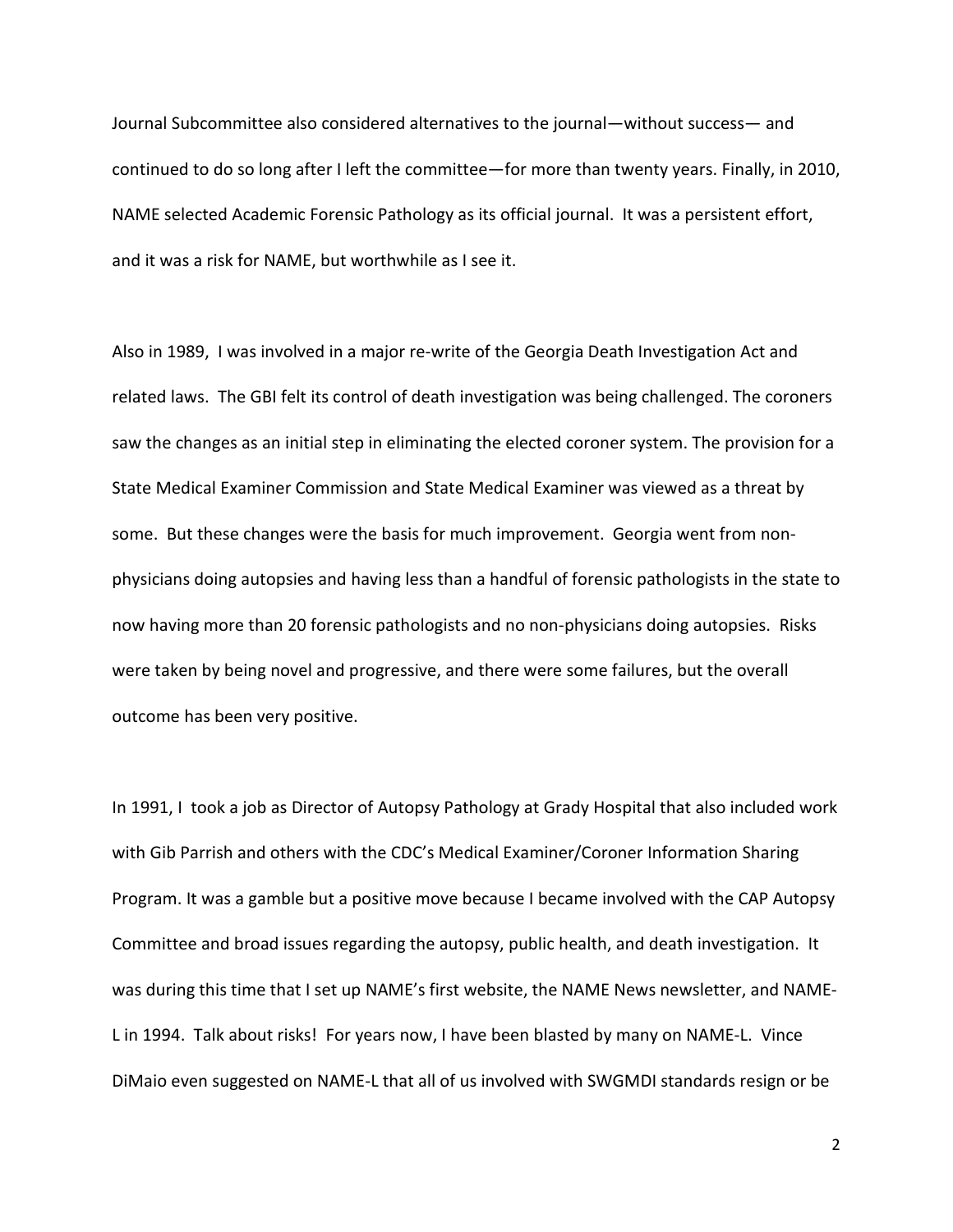expelled from NAME. Guess what? Vince is now on a National Commission that will probably foster the development of standards! But the heat and challenges I've endured on NAME-L were worth it. I think it's brought us closer together. It's caused NAME to re-think some things and become more proactive and progressive.

Two years after my NAME Presidency in 2001, NAME relocated its office to the Fulton County Medical Examiner's Center in 2003. This process involved risks of the unknown. It also was controversial and I was accused of trying to take over the organization and set myself up to become its Executive Vice President. But the gamble NAME took paid off in some ways. NAME developed a more comprehensive membership data base. The whole system for publishing meeting abstract books, the program, and committee reports changed and improved. Many informative surveys and analyses were completed. NAME actually had its own office space, and, the move showed that NAME could function without the umbrella and constraints of a university department location.

When NAME moved back to Missouri in 2008, I must admit that my heart was a bit broken. I was even a bit angry at first. But NAME moved on, and so did I. I believe that NAME's move to Atlanta started a forward progress. NAME continues to get better. I do hope that someday, NAME will have its own facility which can remain in operation no matter who is working for the organization. Will NAME eventually take that risk? We'll see.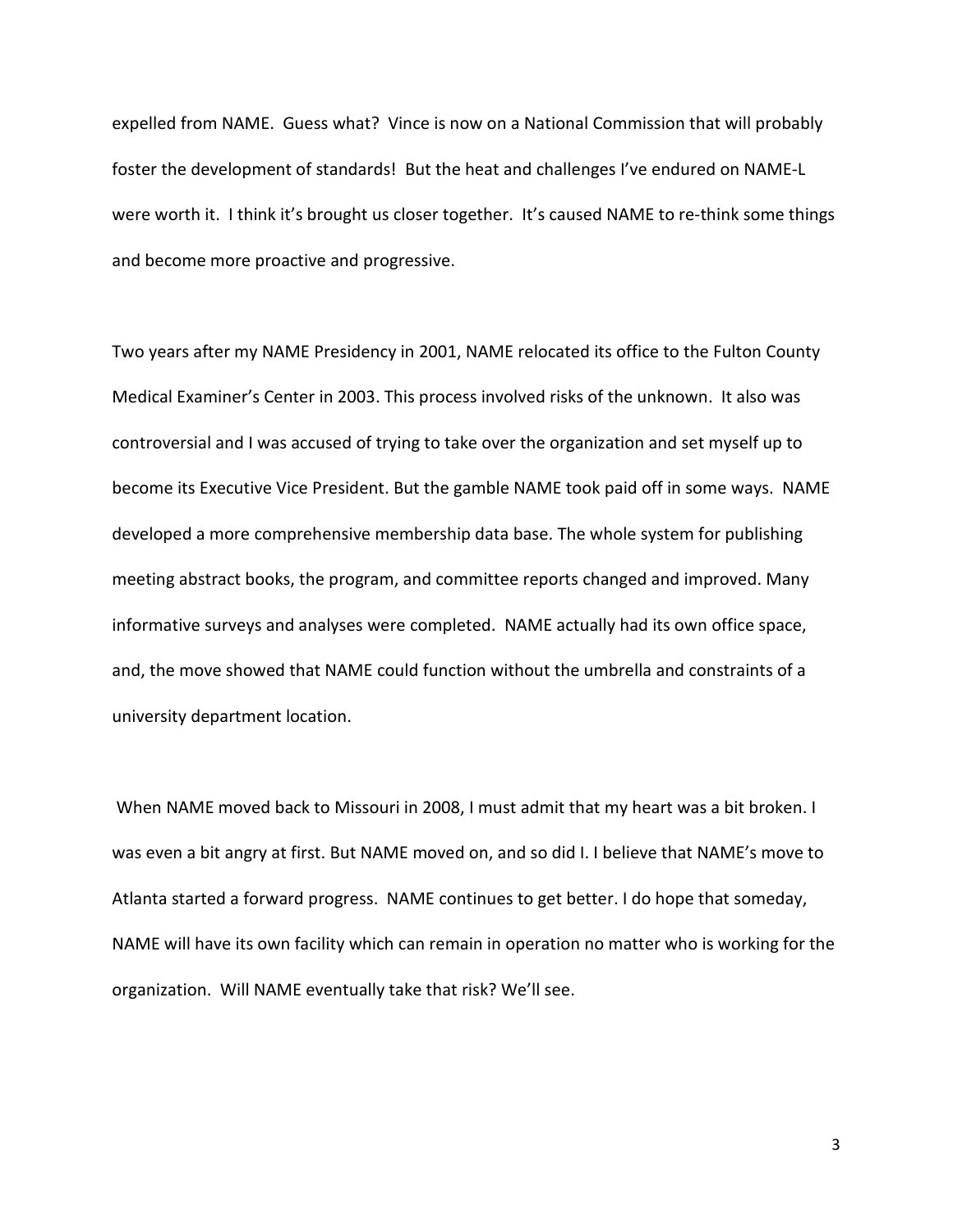Almost every project of my career has come with risk of criticism or outright challenges. The NamUs system. "Why are we competing with NCIC?" Sudden Infant Death Investigation Guidelines. "Why are these being forced upon us?" The NIJ Guide for Death Scene Investigators. "How can you expect us to comply with these when we are understaffed and underfunded?" The first NAME website. "This is amateurish, and needs to be improved." The recent autopsy facility directory project. "Why are you discriminating against private sector providers?" The forensic pathologist literature publication project. "Why are my articles missing?" Salary surveys. "Why are you poking into our business?" NAME Forensic Autopsy Standards. "These are bogus, and they will be used against us." NAME-L. "Why can't you moderate this thing and shut people up?" SWGMDI. "Who are you to impose standards upon us? Who put you on SWGMDI in the first place? " The NAME Guide for Manner of Death Classification. "That's not how I was trained!" Guidelines for writing cause of death statements. "Where did you come up with that stuff?" Suggesting that we stop the coroner versus ME argument and just fix the systems we have. "That's heresy!" We need 1000 forensic pathologists in this country. "That can't be right. Your math must be wrong." But such criticism does not bother me. It makes me think and either re-affirm or change my approach to things. I hope it helps others, too.

I am pleased to see some young people in our organizations taking risks. Some are doing consulting and private practice rather than the traditional path of working in a medical examiner office. Some are active on social media. Others are novel and have designed and constructed personally owned autopsy facilities which provide services in needed areas. It was young people who took risks and started our new journal. Younger people are being heard and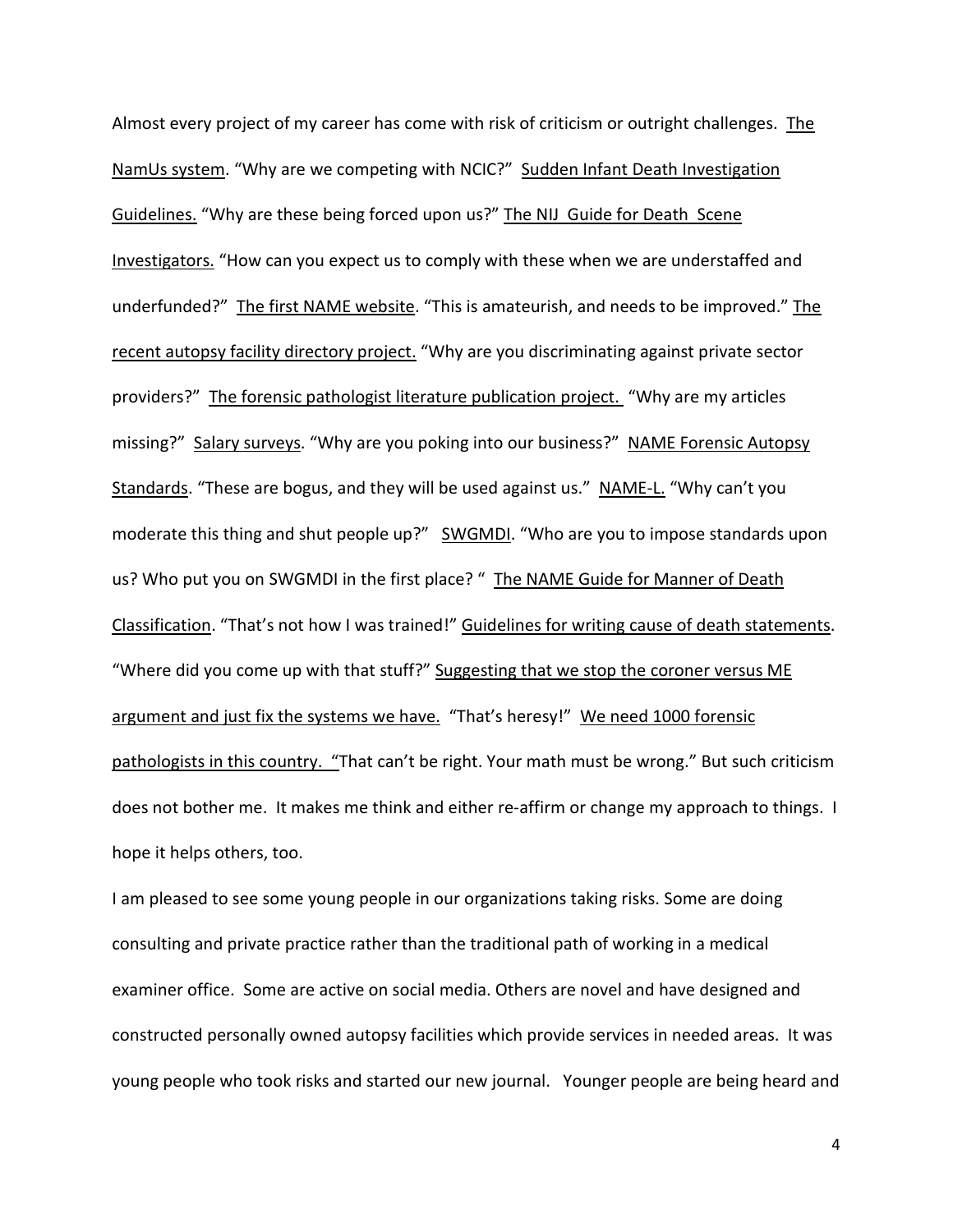given leadership positions and they make us proud. More and more younger people are giving excellent presentations at NAME meetings which have gotten better and better with time. What a positive change in this organization. Thank you for taking the risks of participating and leading.

Also amongst our ranks are people who have taken the gamble of becoming a Chief Medical Examiner of an office that has been troubled and under the public eye. They do this with hope of making things better. Forensic pathologists are being elected as coroners. Thank you for taking these risks. You and others will reap the rewards. If you work in a setting that you don't really like, try to change it for the better. Who knows what will happen unless you try?

Many of our past NAME leaders and members have put themselves on the line, sometimes with success, sometimes with failure, but always with commitment. Regarding the development of inspection and accreditation criteria it was Leslie Lukash in the 1970s, James Bell in the 1980s, Bob Goode in the 1990s, and Garry Peterson early this Century. Tom Hegert stood up for organ and tissue procurement. Ed Donoghue had to defend forensic pathology as the practice of medicine and calm the controversy about eye donation. Mike Bell was involved in support of the Autopsy Standards and the hiring of NAME's first EVP which evolved to Kurt Nolte's position today. Fred Jordan, John Hunsaker, and Joe Prahlow managed the issue of NAME's transition back to Missouri. Mary Ann Sens and the NAME Board showed some guts when they approved the establishment of our new journal and the use of the ASIP meeting management group for our meetings. Victor Weedn, Jonathan Briskin and others have stood up to prepare amicus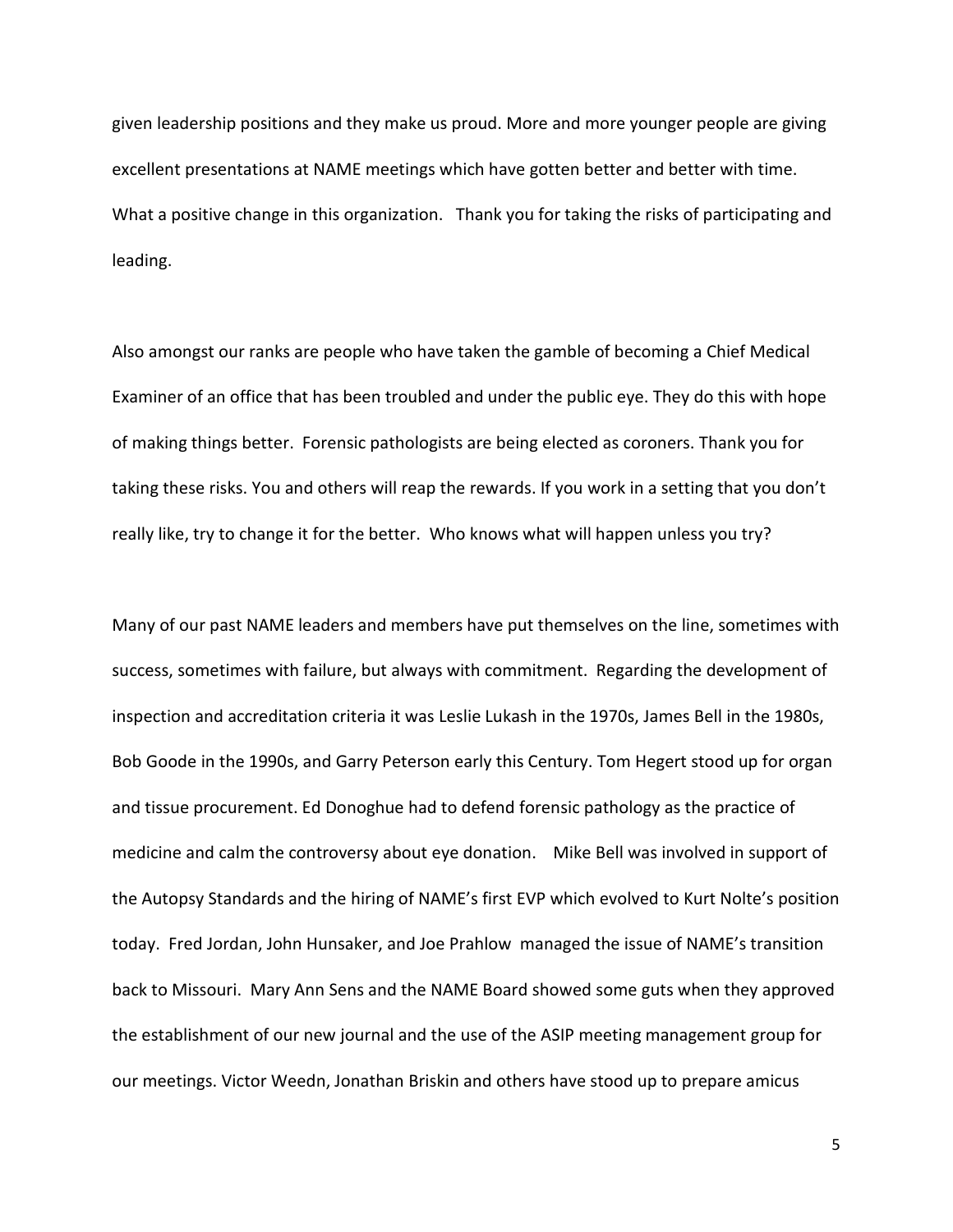briefs on tough issues for NAME. Most recently, President Alabama Greg Davis had to step up to the plate with a position on dissemination of copyrighted articles, proposed NAME Autopsy Standards changes, and the coroner versus medical examiner debate. As we heard this morning, Larry Lewman's efforts to change laws in Oregon took decades of commitment and persistence. These are just a few examples of NAME's leaders and members taking risks, being persistent, and working with commitment. I am encouraged by what I see in NAME.

I will take a risk right now and says this: There are a lot of what you might call "characters" amongst the ranks of forensic pathologists. But that's okay. We not only accept it, but we have come to expect it. You can't do a job like this for decades and not become a bit weird in some way. Speaking of that, do you know what Lester Adelson would say if he were alive at this very moment? "Get me out of this casket!!"

I want to thank sincerely the forensic pathologists who have worked at Fulton County since I became Chief in 1998. Eric Kiesel, Carol Terry, Geoffrey Smith, Michele Stauffenberg, Karen Sullivan, Michael Heninger, and Melissa Pasquale. Without their support, I would not have been able to engage in many of my professional activities over the years. They have held down the fort. I also thank the people who trained and encouraged me—Saleh Zaki and the late Bob Stivers and John Feegel. And most importantly, I thank my wife, Mary. She has carried the weight of our lives on her shoulders. She has held my dreams in her heart, as if they were her own. What a blessing she has been to me.